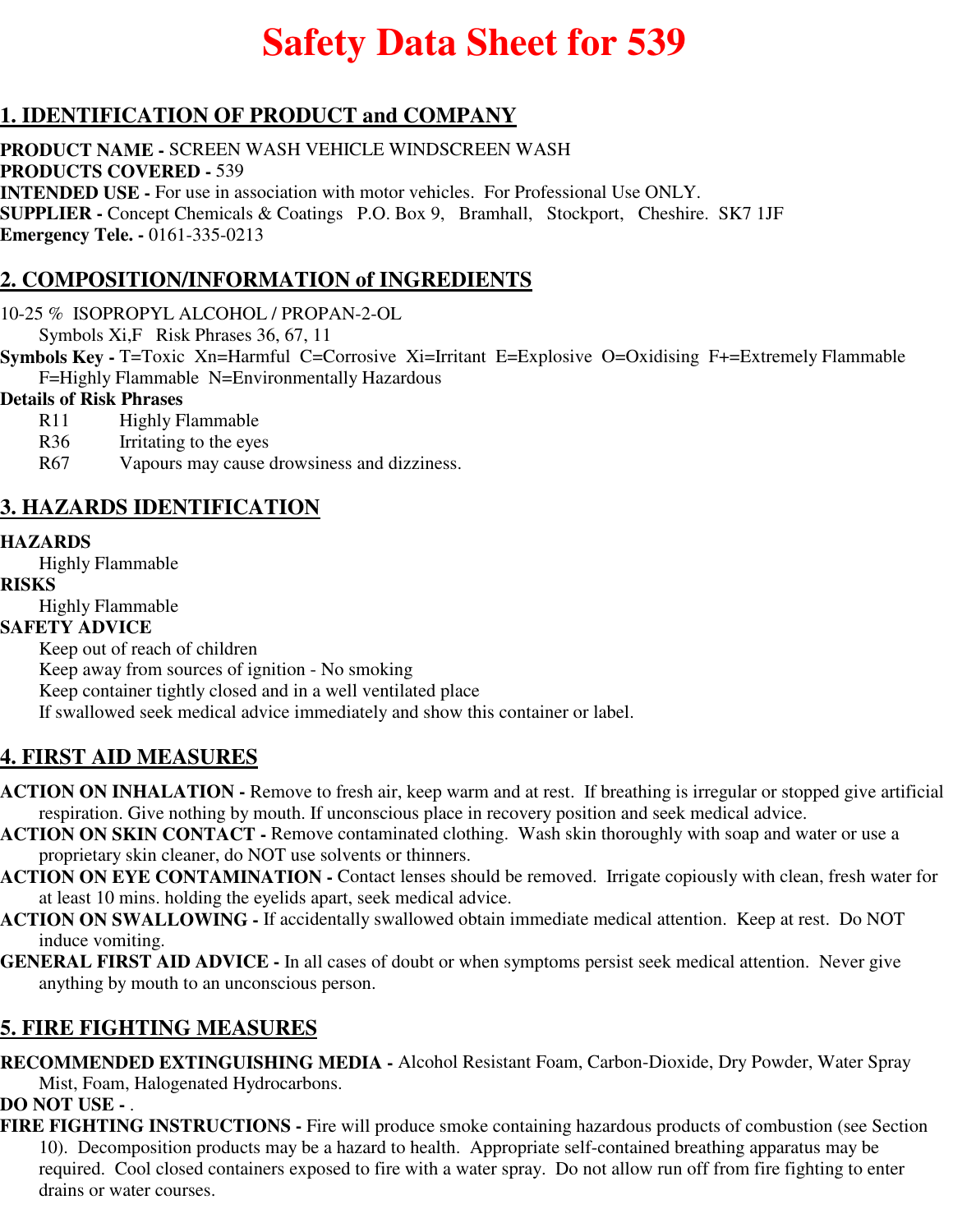### **6. ACCIDENTAL RELEASE MEASURES**

Exclude sources of ignition and ventilate the area. Exclude non-essential personnel. Avoid breathing vapours. Refer to protective measures listed in sect. 7&8. Contain and collect spillages with non-combustible absorbent materials e.g. sand, earth and place in suitable container for disposal in accordance with the waste regulations Clean preferably with a detergent, avoid use of solvents. Do not allow to enter drains or water courses. If it does the local water company should be contacted immediately, in case of contamination of streams rivers or lakes the National Rivers Authority

# **7. STORAGE AND HANDLING**

- **STORAGE PRECAUTIONS** Store in accordance with the conditions of the licence which is necessary under the Petroleum (Consolidation) Act (1927). See the HSE guidance note Storage of Flammable Liquids in Containers. Observe the label precautions. Store between 5 & 25øC in a dry well ventilated place away from sources of heat, ignition and direct sunlight. No smoking. Prevent unauthorised access. Containers which are opened should be properly resealed and kept upright to prevent leakage. Store away from oxidising agents and strongly alkaline and acidic materials. The principles contained in the HSE's guidance note Storage of Packaged Dangerous Substances should be observed when storing this product.
- **HANDLING PRECAUTIONS** Vapours are heavier than air and may spread along floors. They may form explosive mixtures with air. Prevent creation of explosive or flammable mixtures and avoid vapour concs higher than the OEL Do not use in areas where potential sources of ignition exist. Electrical equipment should be protected to the appropriate standard. Use non sparking tools & exclude sources of heat, sparks & flames Avoid skin & eye contact. For personal protection see Sect.8. Good housekeeping and regular removal of waste materials will minimise risks. Tha Manual Handling Operations Regulations 1992 may apply to the handling of containers of this product. Refer to the published guide weight when carrying out assessments. The requirements of regulations made under the Health & Safety at Work etc. 1974 should be complied with.

# **8. EXPOSURE CONTROLS AND PERSONAL PROTECTION**

### **OCCUPATIONAL EXPOSURE LIMITS**

ISOPROPYL ALCOHOL / PROPAN-2-OL Long Term: 400 ppm & 999 mgm/m3 Short Term: 500 ppm & 1250 mgm/m3 Notation OES

**NOTES -** Sen =Respiratory Sensitizer OES = Occupational Exposure Standard MEL = Maximum Exposure Limit OEL's are from EH40 except where marked SUP which are assigned by the supplier of the substance

- **ENGINEERING PRECAUTIONS** Provide adequate ventilation. Where reasonably practicable this should be achieved by the use of local exhaust ventilation and good general extraction. If extraction methods are insufficient to maintain concentrations of particulates and/or solvent vapours below relevant OEL's, suitable respiratory protective equipment should be worn.
- **GENERAL PRECAUTIONS** All personal protective equipment should conform to the Provision & Use of PPE Regulations 1992.
- **RESPIRATORY PROTECTION** If exposure to hazardous substances identified above cannot be controlled by provision of local exhaust ventilation & good general extraction, suitable respiratory protective equipment should be worn.
- **HAND PROTECTION Full physical protection is best. Seek relevant advice from glove manufacturers. Barrier cream may** be of help but should not be applied after exposure has occurred.
- **EYE PROTECTION -** Eye protection designed to protect against liquid splashes should be worn.
- **SKIN PROTECTION -** Cotton or cotton/synthetic overalls or coveralls are normally suitable. Grossly contaminated clothing should be removed and the skin washed with soap & water or a proprietary skin cleaner.

# **9. PHYSICAL AND CHEMICAL PROPERTIES**

**Physical State -** Liquid **Flash Point Specific Gravity -** .952 **Vapour Density -** HEAVIER than AIR **Solubility in Water -** IMMISCIBLE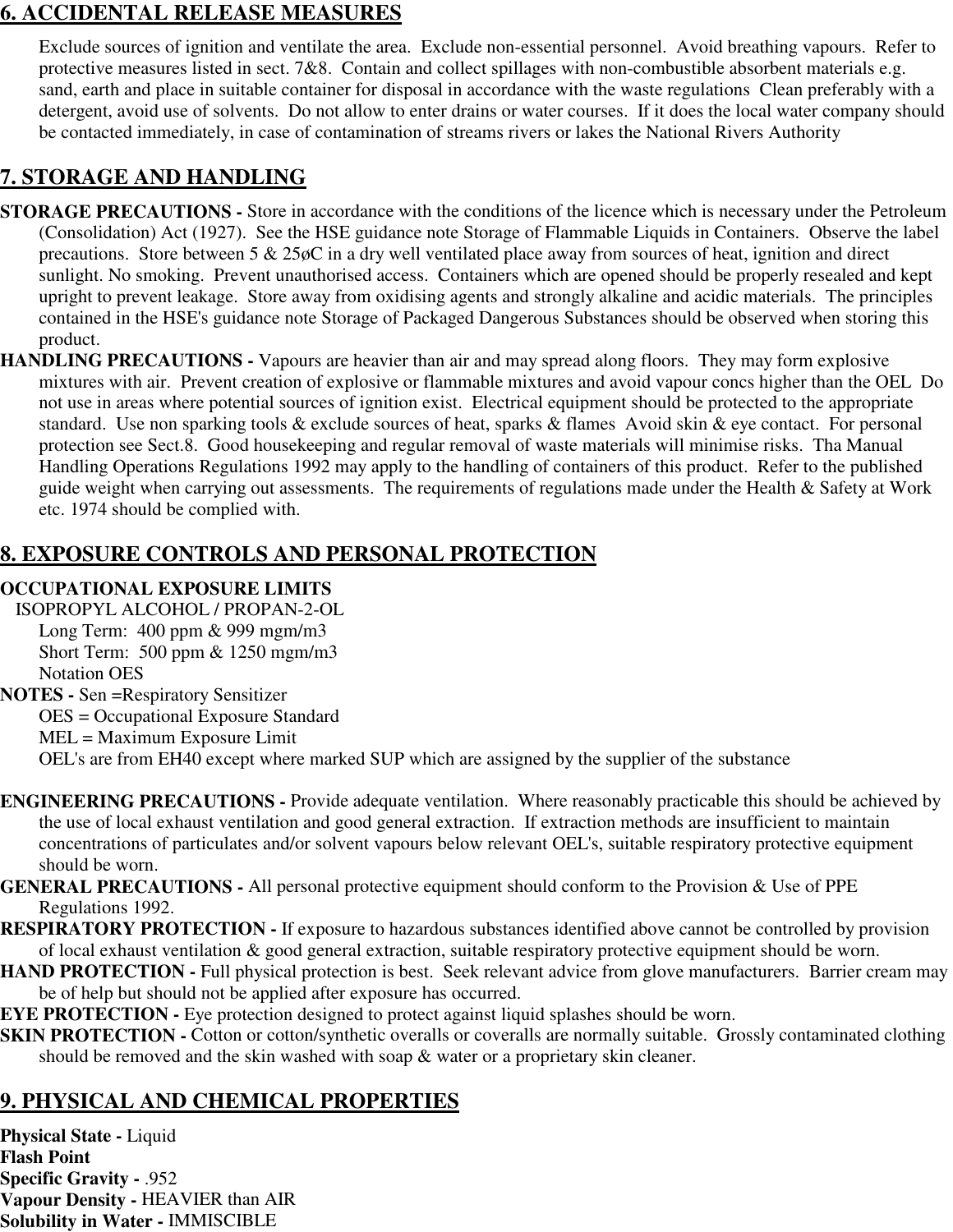# **10. STABILITY AND REACTIVITY**

Stable under the recommended storage & handling conditions (see Sect.7). In a fire, hazardous decomposition products such as smoke, carbon monoxide, carbon dioxide, and oxides of nitrogen may be produced. Keep away from oxidising agents and strongly alkaline and acid materials to prevent the possibility of an exothermic reaction.

## **11. TOXICOLOGICAL INFORMATION**

Exposure to organic solvent vapours may result in adverse health effects such as irritation of the mucous membrane and respiratory system and adverse effects on the renal and central nervous systems. Symptons include headaches, dizziness, fatigue, muscular weakness, drowsiness and in extreme cases unconsciousness. Splashes in the eyes may cause irritation and reversible local damage. Repeated or prolonged contact with the product may lead to removal of natural fats from the skin resulting in non-allergic contact dermatitis and absorption through the skin. Inhalation of vomit may cause Aspiration Pneumonitis resulting in coughing, difficult breathing, wheezing, coughing up of blood and pneumonia, which can be fatal.

### **12. ECOLOGICAL INFORMATION**

There is no data available on the product itself. The product should not be allowed to enter drains or water courses or be deposited where it can affect ground or surface waters. The Air Pollution Control requirements of regulations made under the Environmental Protection Act may apply to the use of this product.

### **13. DISPOSAL CONSIDERATIONS**

Do not allow into drains or water courses or dispose of where ground or surface waters may be affected. Wastes, including emptied containers, are controlled wastes and should be disposed of in accordance with regulations made under the Control of Pollution (1974) & Environmental Protection (1990) Acts. Using the information in this data sheet, advice should be obtained from the Waste Regulation Authority whether the Special Waste Regulations 1980 apply.

### **14. TRANSPORT INFORMATION**

**UN No -** 1993 **Packing Group -** III **Designation -** FLAMMABLE LIQUID N.O.S. For Transport Information other than UK Road or Rail please contact your supplier.

### **REGULATORY INFORMATION**

**CLASSIFICATION** Highly Flammable **CONTAINS RISKS PHRASES** Highly Flammable **SAFETY PHRASES** Keep out of reach of children Keep away from sources of ignition - No smoking Keep container tightly closed and in a well ventilated place If swallowed seek medical advice immediately and show this container or label.

### **16. OTHER INFORMATION**

**Date of Origination -** 14/03/96

**Date of Last Revision -** 28/07/00

#### **Reason for Revision -**

The information contained in this safety data sheet is provided in accordance with the requirements of the Chemicals (Hazard Information & Packaging) Regulations The product should not be used for purposes other than those shown in sect.1 without first referring to the supplier and obtaining written instructions. As the specific conditions of use of the product are outside of the suppliers control, the user is responsible for ensuring that the requirements of relevant